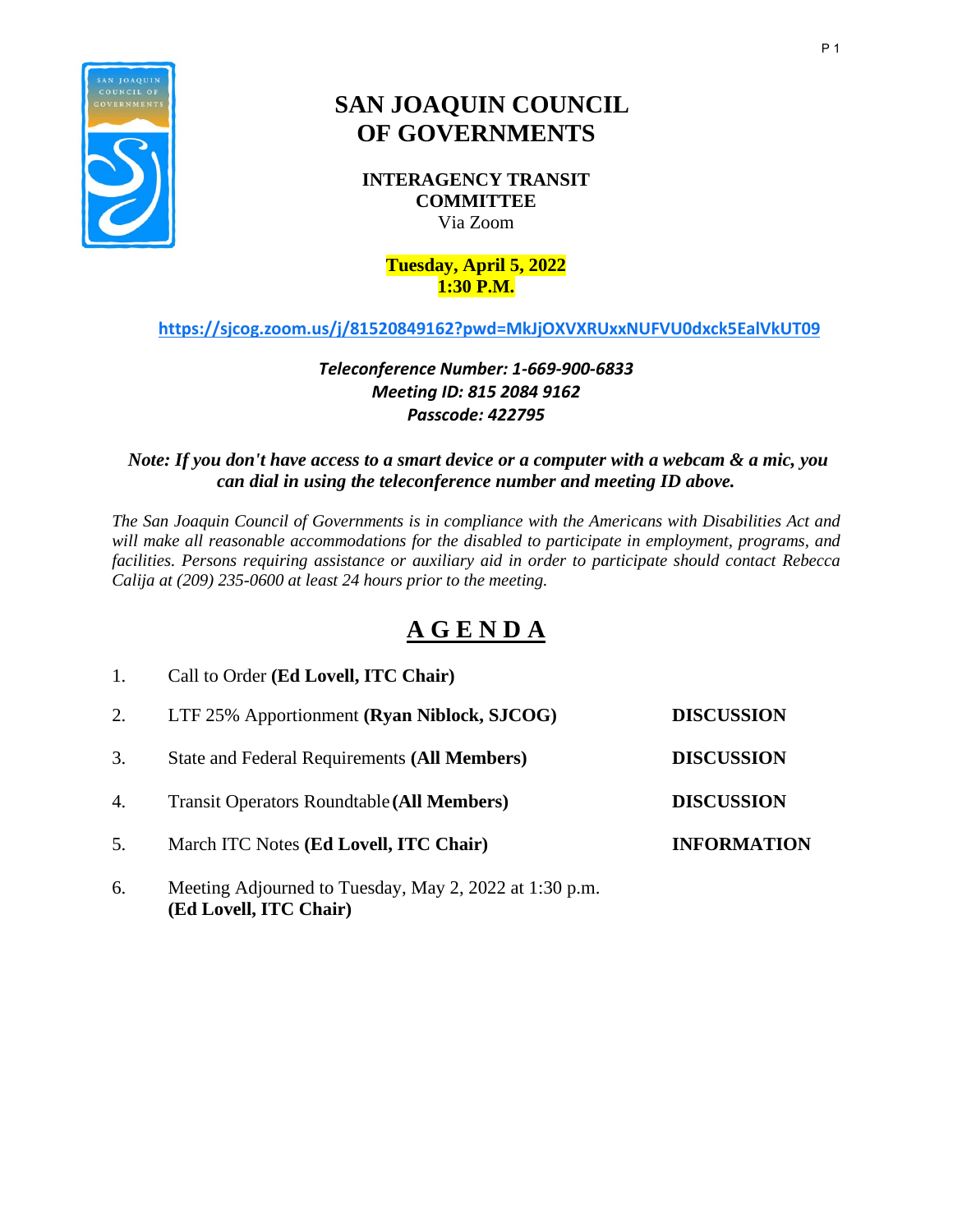# AGENDA ITEM 5

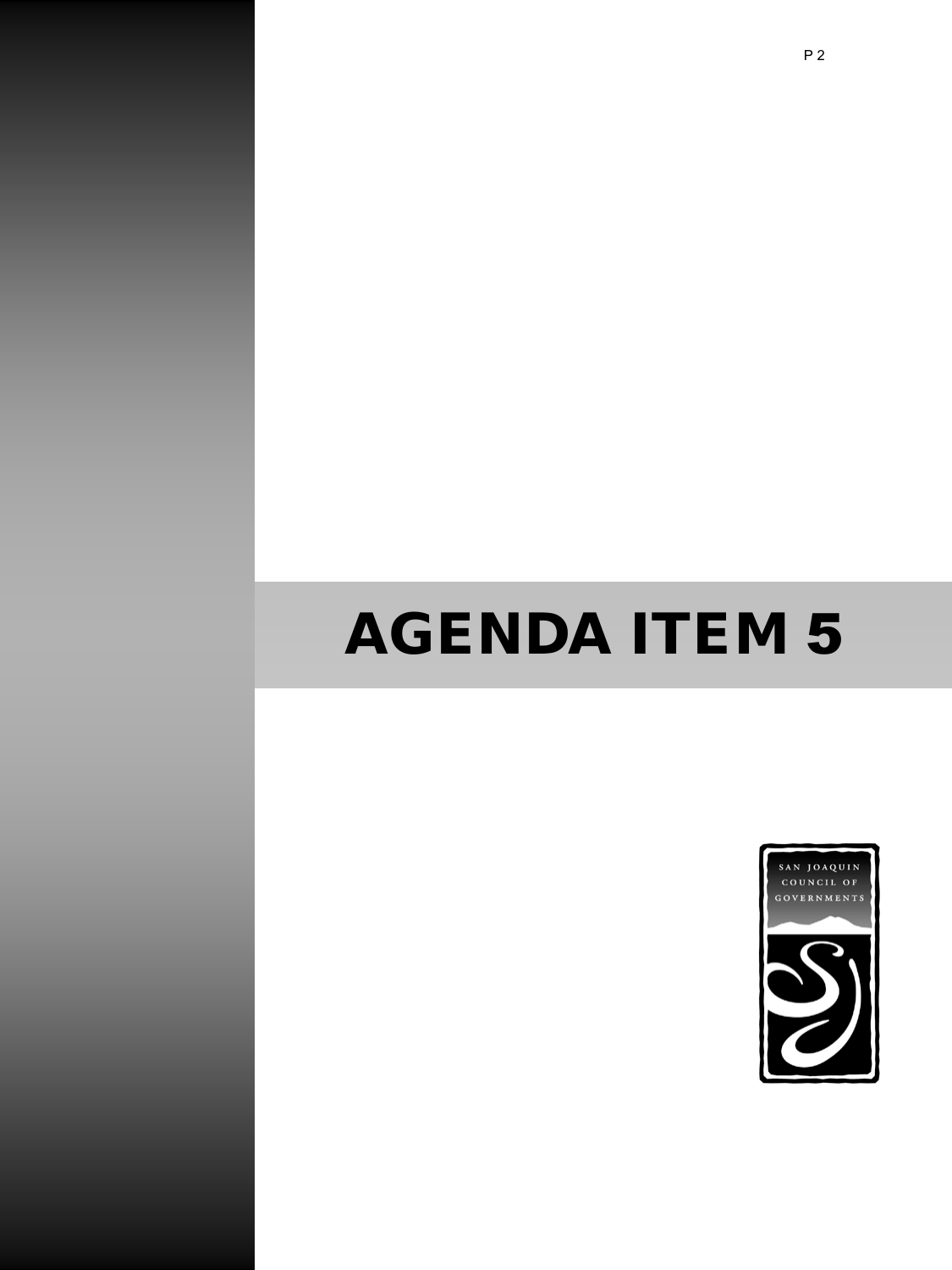# **Interagency Transit Committee**

# **San Joaquin Council of Governments 555 E. Weber Avenue, Stockton, CA 95202 Zoom Meeting**

**Tuesday, March 1, 2022**

# **MEETING NOTES**

### **1. Call Meeting to Order/Introductions**

The ITC meeting was called to order via teleconference at 1:30 p.m. by Ed Lovell. Introductions were made.

| <b>Committee / Alternate Members Present via Conference Call</b> |  |  |  |
|------------------------------------------------------------------|--|--|--|
|                                                                  |  |  |  |

| Max Calder          | San Joaquin Regional Transit District |
|---------------------|---------------------------------------|
| Damaris Galvan      | San Joaquin Regional Transit District |
| Elizabeth Fernandez | San Joaquin Regional Transit District |
| Maximilian Cao      | San Joaquin Regional Transit District |
| Dylan Casper        | San Joaquin Regional Rail Commission  |
| Kimberly Turner     | San Joaquin Regional Rail Commission  |
| Julia Tyack         | City of Lodi                          |
| Frank Huang         | City of Lodi                          |
| Ed Lovell           | City of Tracy                         |
| Jayne Pramod        | City of Tracy                         |
| Juan Portillo       | City of Manteca                       |
| John Andoh          | City of Escalon                       |
| Angel Abarca        | City of Lathrop                       |
| Sarah Collins       | City of Ripon                         |
|                     |                                       |

**SJCOG Staff Present via Conference Call** Deputy Executive Director of Programming and Project Delivery Joel Campos Associate Regional Planner

# **Members of the Public / Others**

None.

# **2. UZA and Service Areas (Ed Lovell, SJCOG)**

Ed Lovell suggested that the ITC should look into reviving old policies that allow the local transit agencies to serve unincorporated county islands just outside the city limits. This was a practice in the past when there were agreements in place between RTD and the local jurisdictions. Members agreed to discuss this idea more when the new urbanized areas maps get published by the U.S. Census, potentially later this year.

# **3. LCTOP Funding Distribution (Joel Campos, SJCOG)**

Joel Campos presented a staff report that discussed Low Carbon Transit Operations Program (LCTOP) funding allocations. The ITC chose to continue allocating the LCTOP funds via ridership numbers from FY 18/19, but also agreed that those numbers should not be used at the next allocation. The group voted unanimously to recommend the allocations numbers to the SJCOG Board.